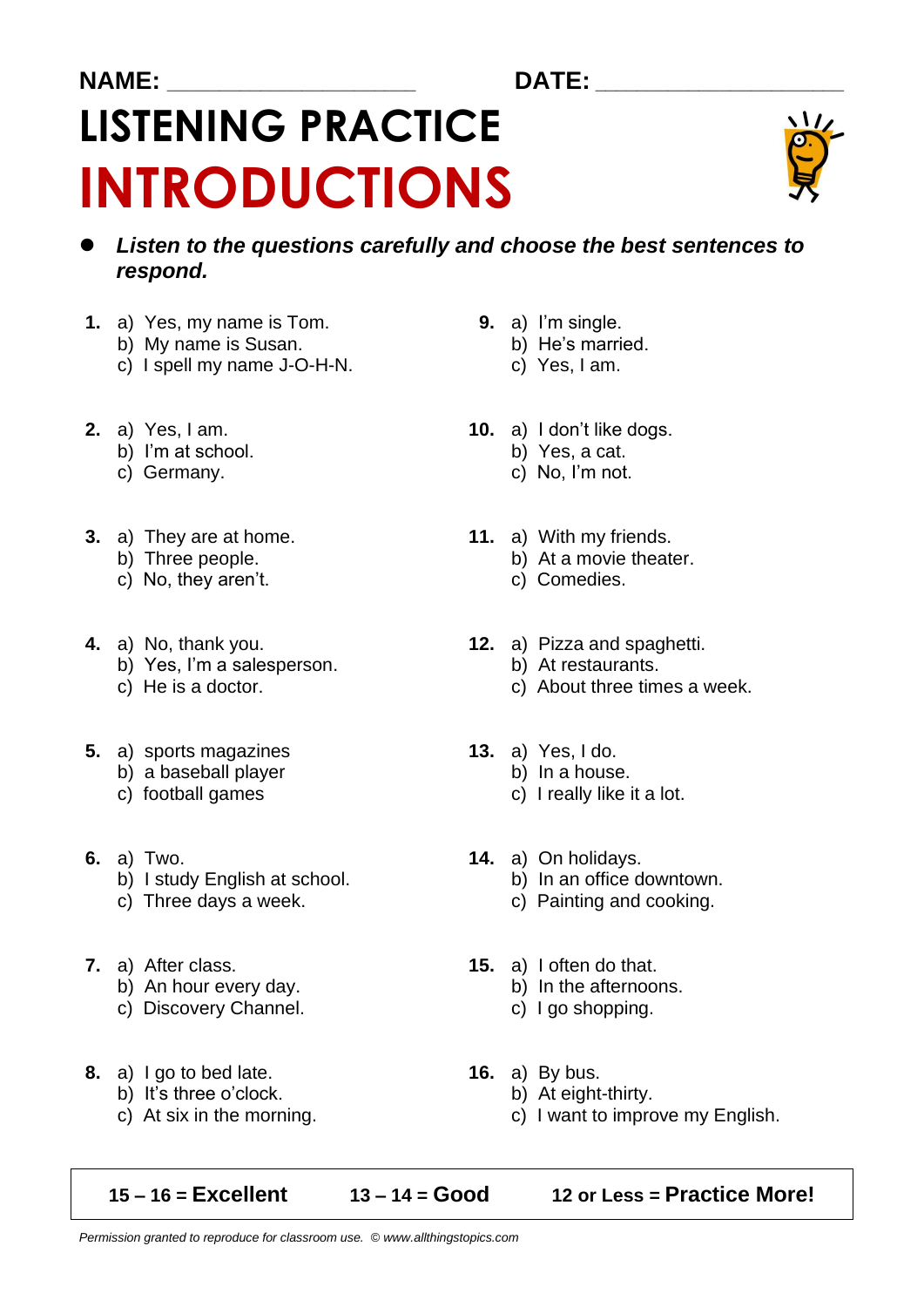|   | ٨ |    |  |
|---|---|----|--|
|   |   |    |  |
| I |   | Ml |  |
|   |   |    |  |

## **LISTENING & SPELLING PRACTICE INTRODUCTIONS**



⚫ *Listen again and fill in the missing words.* ⚫ *Ask the questions to your classmates.*

**1.** Hi, my name is Tom. What's your \_\_\_\_\_\_\_\_\_\_\_\_?

**2.** Where are you \_\_\_\_\_\_\_\_\_\_\_\_\_\_?

**3.** How many people are there in your  $\cdot$ 

- **4.** Do you have a **candidate** ?
- **5.** What do you like to \_\_\_\_\_\_\_\_\_\_\_\_\_?

**6.** How many languages can you **cannot**?

- **7.** What's your **TV show?**
- **8.** What time do you usually \_\_\_\_\_\_\_\_\_\_\_\_\_\_\_\_\_\_\_\_\_\_\_\_\_\_\_\_\_\_\_\_\_?
- **9.** Are you \_\_\_\_\_\_\_\_\_\_\_\_\_\_\_\_\_ or \_\_\_\_\_\_\_\_\_\_\_\_\_\_\_?
- **10.** Do you have any **example 2**
- **11.** What kinds of \_\_\_\_\_\_\_\_\_\_\_\_\_ do you like?
- **12.** What kinds of \_\_\_\_\_\_\_\_\_\_\_\_\_ do you like?
- **13.** Do you live in a \_\_\_\_\_\_\_\_\_\_\_\_\_\_\_\_\_ or in an apartment?
- **14.** What are your \_\_\_\_\_\_\_\_\_\_\_\_?
- **15.** What do you like to do on \_\_\_\_\_\_\_\_\_\_\_\_\_?
- **16.** How do you get to \_\_\_\_\_\_\_\_\_\_\_\_\_?